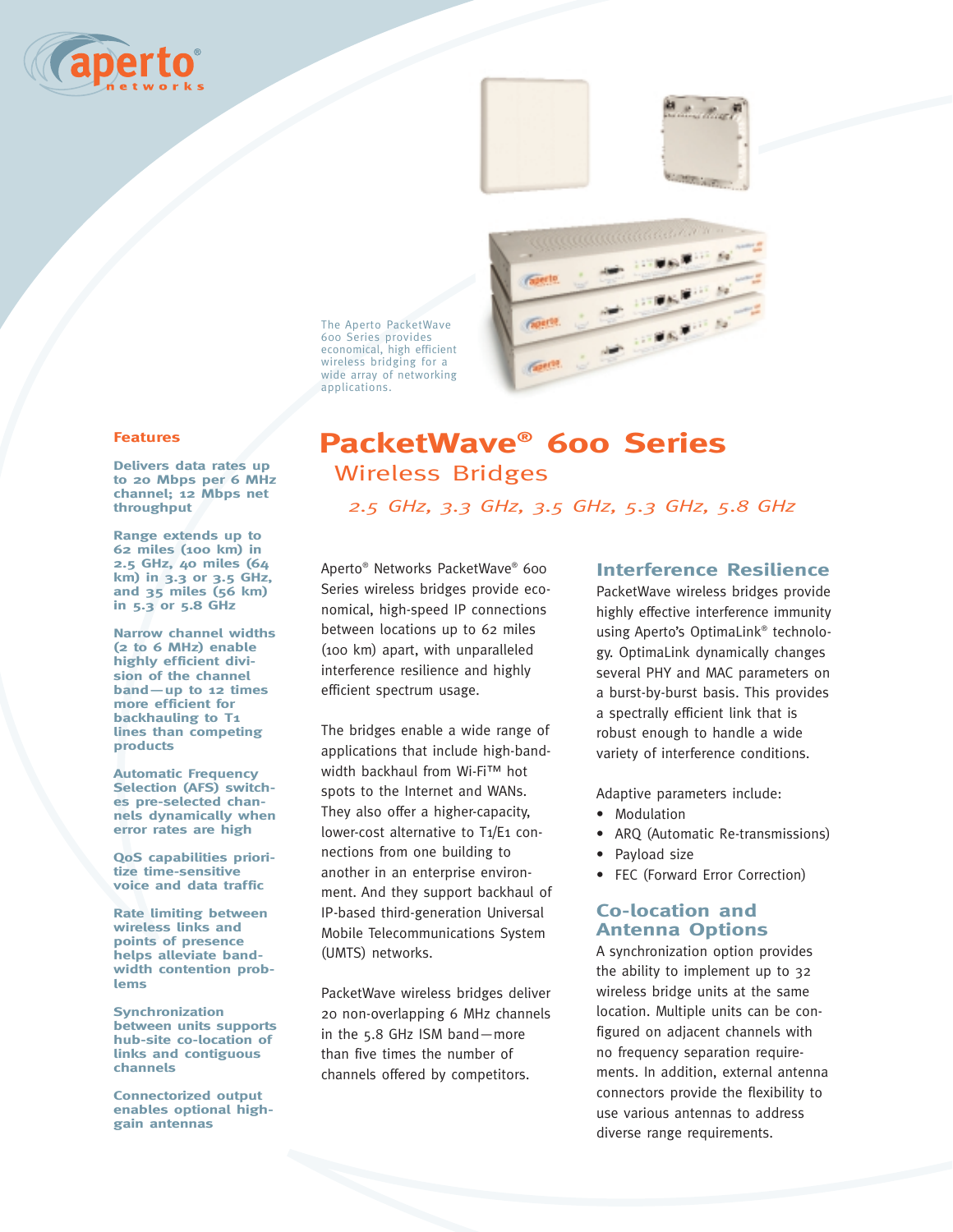

PacketWave access points, PacketWave 600 Series wireless bridges provide robust, highspeed point-to-point backhaul for remote locations.

# **Narrow Channels**

PacketWave 600 bridges deliver excellent spectral efficiency and service-offering scalability. Aperto bridges are 12 times more efficient than competing products when used to backhaul T1/E1-size data pipes, accommodating channel sizes down to 2 MHz (compared to 25 MHz for competitors). With PacketWave 600 bridges, providers can divide crowded unlicensed spectrum into 62 unique channels without sacrificing service quality. In the licensed spectrum, this efficient channel division yields more profitability per hertz.

Besides optimizing overall band usage, the bridges let providers make more efficient use of single channels by conserving bandwidth. The narrow channel widths also improve link margins—the ability of the signal to tolerate path interference from environmental conditions such as multipath fading.

# **Traffic Prioritization**

Aperto bridges provide 802.16 standard QoS capabilities that allow providers to give priority to time-sensitive applications such as voice and video traffic. They can also accommodate any virtual LAN (VLAN) priority scheme. These QoS capabilities help avoid contention and keeps service quality high. Conventional data traffic can use the entire wireless band when no highpriority traffic is traversing the link.

Traffic may be prioritized according to:

- IP address
- MAC address
- VLAN ID range
- Type of Service (i.e., low-latency bit set)

# **Rating Limiting**

When multiple wireless links converge at one point of presence (PoP), the total wireless bandwidth may exceed the bandwidth capacity of the PoP's terrestrial link. PacketWave bridges can limit the data rate of each wireless link according to the individual service offering. This distributes capacity evenly among wireless customers, helping to resolve contention issues.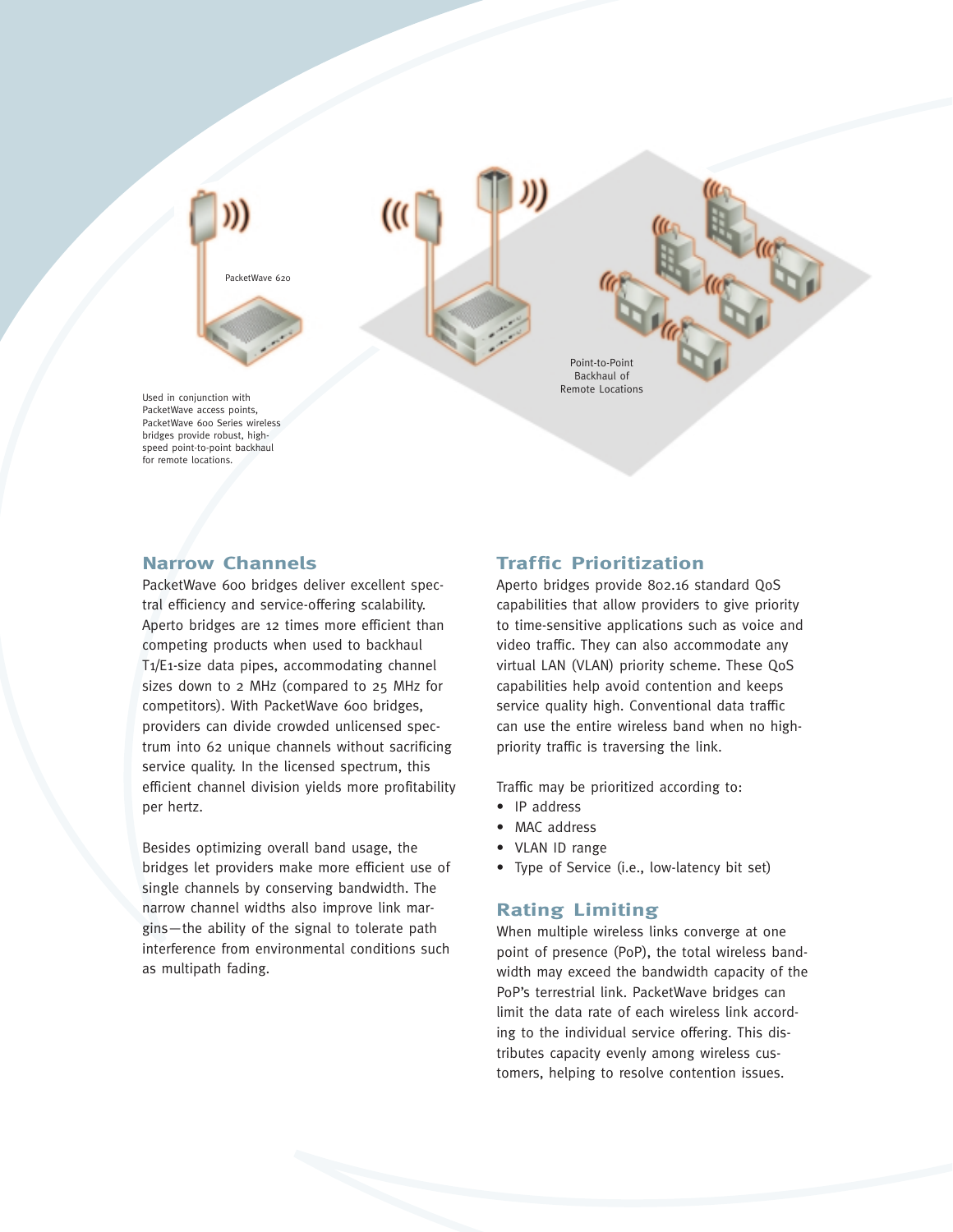# **PacketWave 600 Series Wireless Bridge Specifications**

## Interfaces

10/100 Ethernet: RJ-45 connector IF Port: F connector Cable length: up to 164 feet (50 meters); up to 328 feet (100 meters) with high-quality cable Radio Control Port: RJ-45 connector Cable length up to 328 feet (100 meters) BNC Synchronization Port: up to 64 units

## Radio Frequency

Data Rates: 20 Mbps per 6 MHz radio channel, 12 Mbps net throughput Modulation: QPSK, 16 QAM Duplexing: TDD Receive Sensitivity: -82 dBm (16 QAM), -88 dBm (QPSK) Automatic Frequency Selection

| <b>Frequency Band</b>             | Max TX Power* | <b>Channel Sizes</b>                                 |
|-----------------------------------|---------------|------------------------------------------------------|
| 2.5-2.686 GHz                     | 23 dBm        | $2, 3, 4, 5, 6$ MHz                                  |
| $3.3 - 3.4$ or<br>$3.4 - 3.7$ GHz | 20 dBm        | ETSI: 1.75, 3.5, 7 MHz;<br>Others: 2, 3, 4, 5, 6 MHz |
| 5.250-5.350 or<br>5.725-5.925 GHz | 20 dBm        | $2, 3, 4, 5, 6$ MHz                                  |

\*Depends on country regulatory requirements

#### Antennas

| Antenna    | Gain<br>(dBi) | <b>16QAM</b><br>Range*<br>Miles, (km) | <b>QPSK</b><br>Range*<br>Miles, (km) | <b>Beamwidth</b><br>Az and El | <b>Size</b>              | <b>Mounting Pipe</b><br><b>Diameter</b><br>inches (cm) | Windloading<br>125 mph (200 km/hr)<br>Front/Side lbs. (kg) |
|------------|---------------|---------------------------------------|--------------------------------------|-------------------------------|--------------------------|--------------------------------------------------------|------------------------------------------------------------|
| PPA2500-24 | 24.3          | 31.2(50.2)                            | 42.1(67.8)                           | $9.5^{\circ}, 9.5^{\circ}$    | $3$ ft. (90 cm) dish     | $2.0 - 4.5$<br>$(5.1 - 11.4)$                          | 492/40 (223/18)                                            |
| PPA3300-24 | 24.2          | 24.1(38.8)                            | 32.6(52.4)                           | $10^{\circ}$ , $10^{\circ}$   | $2$ ft. (60 cm) dish     | $2.0 - 4.5$<br>$(5.1 - 11.4)$                          | 222/14 (100/6.4)                                           |
| PPA3500-24 | 24.2          | 24.1(38.8)                            | 32.6(52.4)                           | $10^{\circ}$ , $10^{\circ}$   | $2$ ft. (60 cm) dish     | $2.0 - 4.5$<br>$(5.1 - 11.4)$                          | $222/14$ $(100/6.4)$                                       |
| PPA5300-28 | 29.0          | 26.6(42.8)                            | 35.5(57.7)                           | $9^{\circ}, 9^{\circ}$        | $2$ ft. (60 cm) dish     | $2.0 - 4.5$<br>$(5.1 - 11.4)$                          | 222/14 (100/6.4)                                           |
| PPA5800-23 | 23.0          | 15.3(24.6)                            | 20.6(33.2)                           | $9^{\circ}, 9^{\circ}$        | 1 ft.(30.5 cm)<br>square | $1.75 - 3$<br>$(4.45 - 7.62)$                          | $103/13.2$ (47/6)                                          |
| PPA5800-29 | 29.0          | 26.6(42.8)                            | 35.5(57.7)                           | $9^{\circ}, 9^{\circ}$        | 2 ft. (60 cm) dish       | $2.0 - 4.5$<br>$(5.1 - 11.4)$                          | $222/14$ $(100/6.4)$                                       |

\*Line-of-sight depends on regulatory power limits. Other antenna options are available.

## Networking and Management

Bridge Architecture SNMP; Web-Based Graphical Interface Downloadable Code Updates and Configuration Changes Java-Based Installation Manager and Antenna Pointing Tool